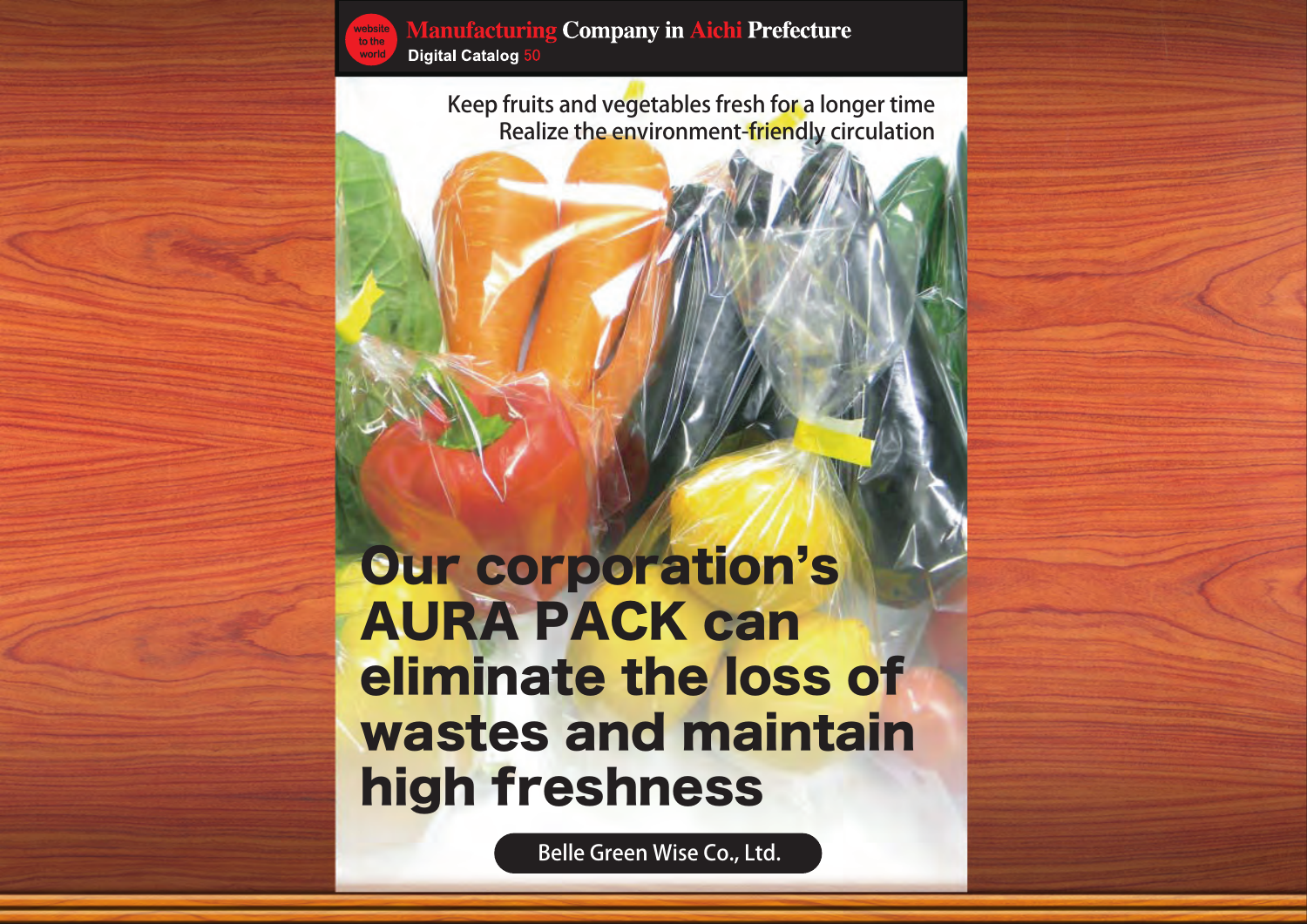

#### The new technology of packing freshness keeps fruits and vegetables fresh

1 In recent years, the demand for AUTA PACK is growing especially for Asian countries.. It is not merely supplied locally, but also used for import and export increasingly.

 $\mathbf{1}$ 

Belle Green Wise Co., Ltd.

#### Profile

 The packing materials and agricultural materials are applied to the films and sheets for packing food. Especially, we provide the film "AURA PACK" to maintain high freshness, as the packing material for keeping fruits and vegetables fresh. AURA PACK adopts the anti-mist treatment to maintain high freshness, so the freshness will be not damaged during circulation and the loss caused by discarded fruits and vegetables can be reduced. It is not merely used as a packing bag in retail stores, but also used in the circulation and export of fruits and vegetables, etc. In order to provide better packing materials, we make efforts to adapt to the information society rapidly.

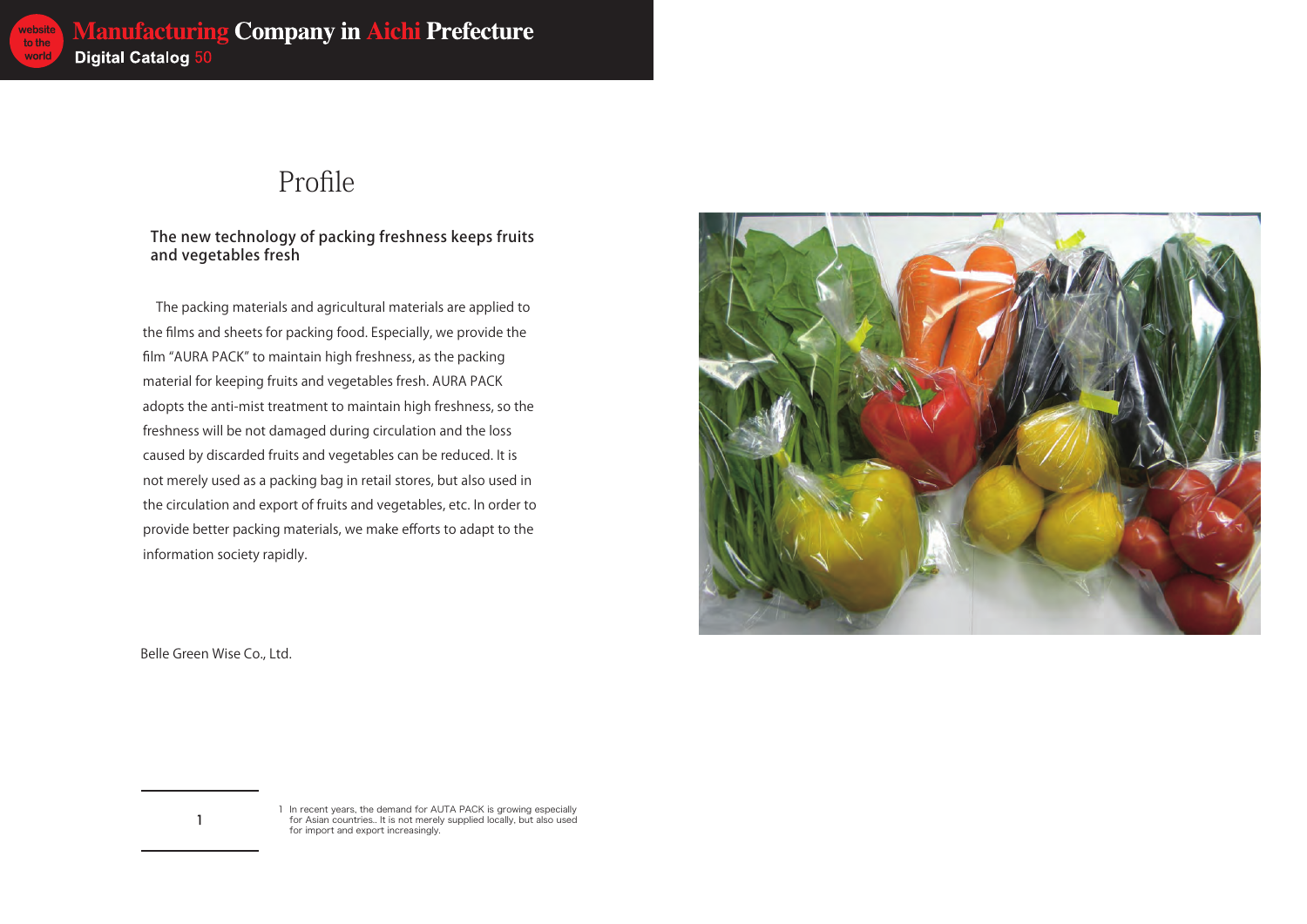

1. Our packing materials could realize the high functionality of fruits and vegetables by wrapping them, and have been now applied in various areas in many countries.

 $\mathbf{1}$ 

## Our Strengths

Japan's packing technology to keep fruits and vegetables fresh is recognized in the world. Our packing materials are highly praised for high effect to keep fresh. Especially, the fact proves that "AURA PACK" can increase the molecular activities of fruits and vegetables and the water content in cells. This does not merely help keep fruits and vegetables fresh during circulation, but also achieves the effect of energy conservation due to its economic efficiency. This technology is originated from our persistence in keeping freshness and our wish to "take care of every customer and offer them safe fruits and vegetables". Our corporation proposes the functional films and adopts the top-notch technologies to provide you with high-performance, cheap and original films. In the future, we will continuously recommend new products to you in accordance with the requirements of the new era.

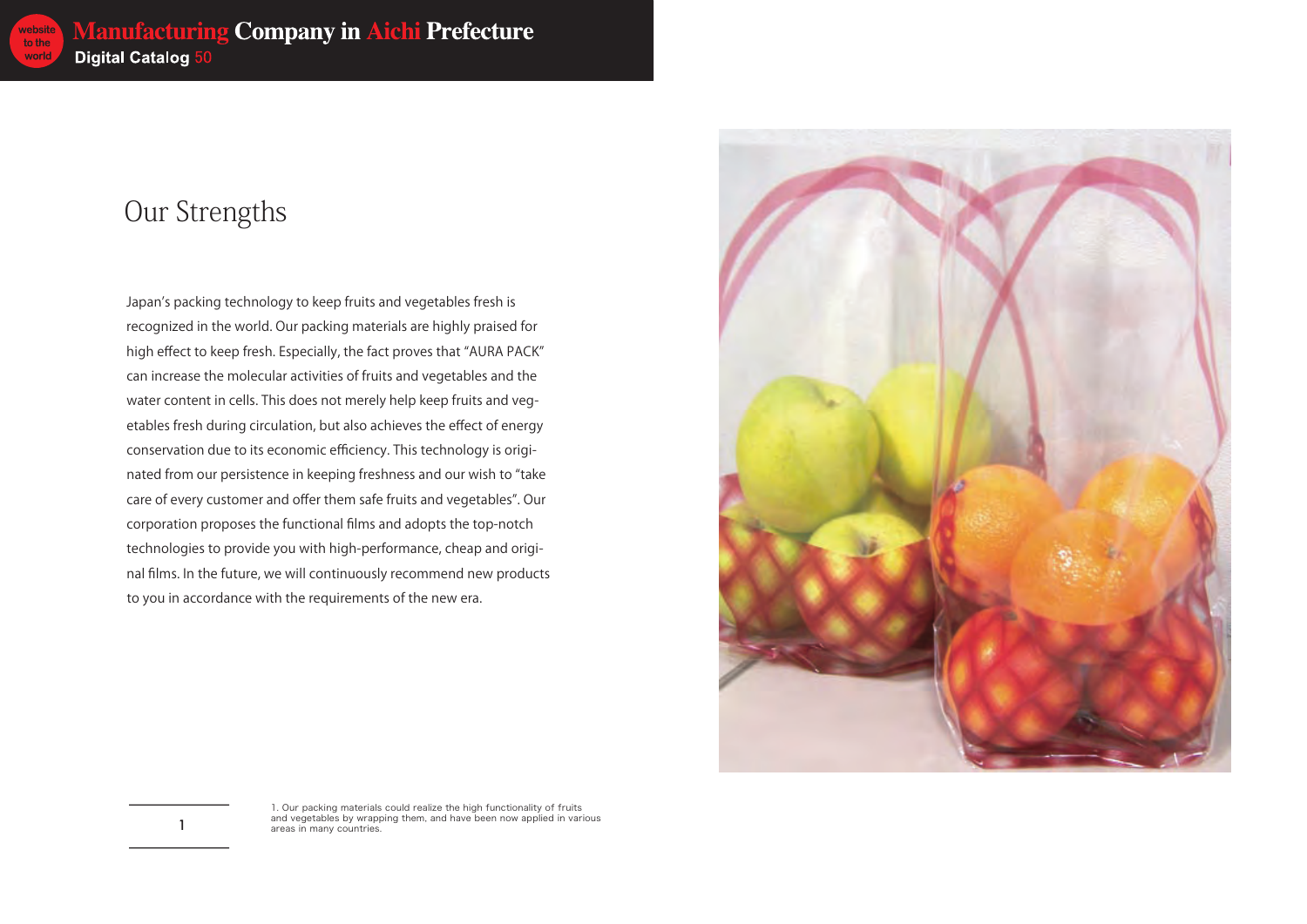

Packing materials to completely wrap fruits and vegetables of different freshness

> 1. Our product "AURA PACK" gets attention around the world. It can maintain freshness and be environment-friendly, so it is applied in packing all kinds of fruits and vegetables.

 $\mathbf{1}$ 

#### Strength 01

Packing materials are all used to maintain freshness, but they actually have diverse performances according to different wrapped objects. For instance, the packing material for leaf vegetables needs to prevent leaves from withering and stems from discoloring, while the packing material for tubers is required to reduce moisture and inhibit mildew. If different packing materials are prepared for different fruits and vegetables, it is very uneconomical, time-consuming, expensive and unpractical. Our original product "AURA PACK" combines the functions of various films, so it is suitable for all vegetables. In terms of freshness maintenance, functionality and environmental protection, etc., it is a kind of outstanding film. Now, our products have not merely got attention in Japan, but also attract the attention from other countries since they are used as packing materials for export & import and local service. Therefore, the demands are constantly increasing.

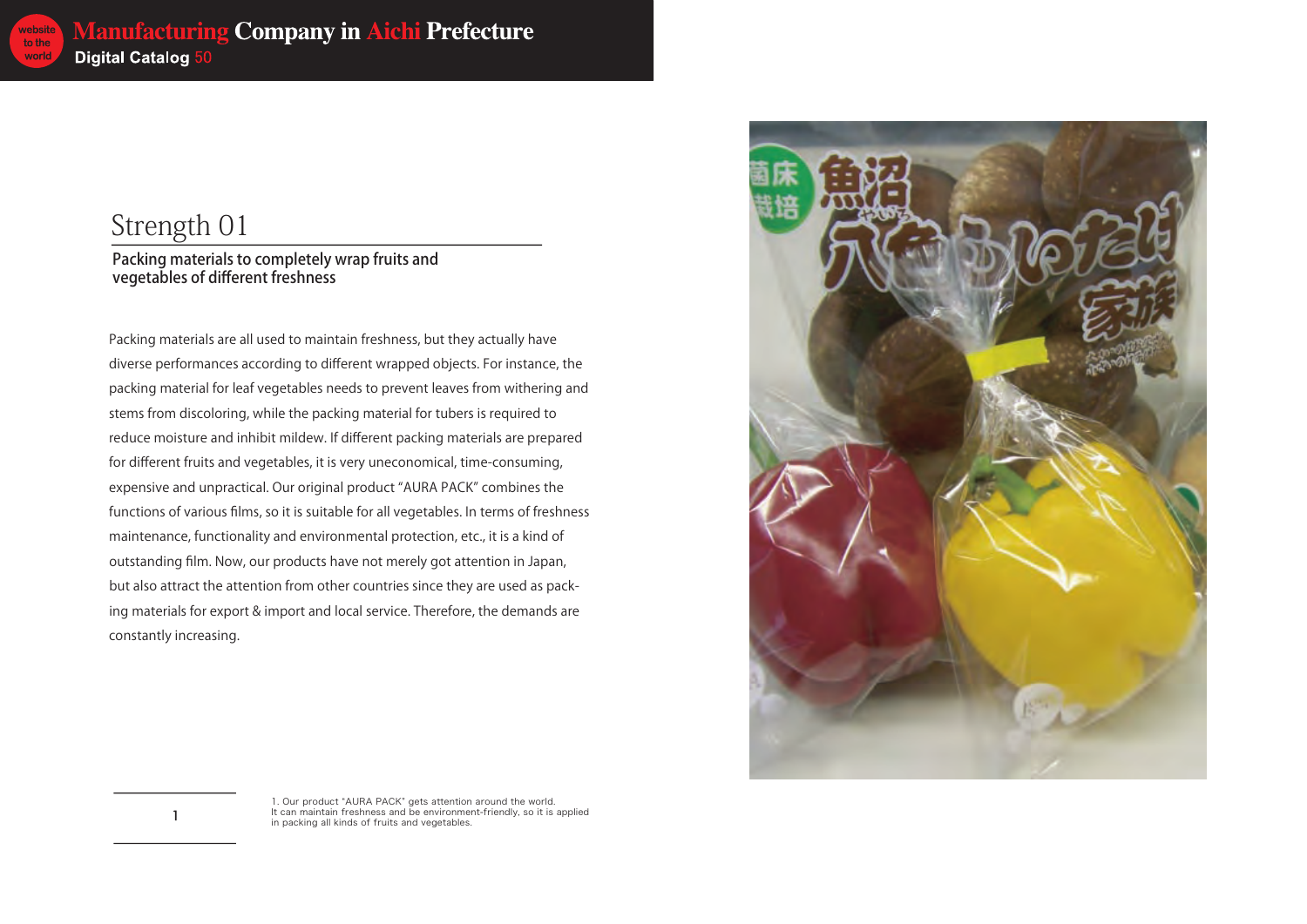

The great performance of AURA PACK presents the "freshness" to you

 $\overline{\phantom{a}}$ 

### Strength 02

 Our AURA PACK is researched and developed based on the ideas that "everyone wants to enjoy the safe vegetables as fresh as recently harvested" and "the fruits and vegetables discarded by stores or families are such a waste". Its feature is to utilize the molecular activities to inhibit evaporation and excess respiration. When common film is used for packing, there are few water molecular activities. If AURA PACK is used, it can increase the water molecular activities and keep the packed fruits and vegetables fresh. In addition, it can inhibit the excess respiration caused by the degeneration of freshness. Besides, AURA PACK, compared with common anti-mist films, has the excellent antimist performance to prevent evaporation and maintain the humidity inside the pack. All these can also reduce the pitiful loss of discarded fruits and vegetables, so it is also beneficial from economical aspects. Therefore, it is helpful to environmental protection. Now, it has been highly praised by customers.



<sup>1.</sup> The functionality of AURA PACK film is realized by means of the substance that obtains the food and health permit, so it is very safe. It is also highly praised for its reliable use.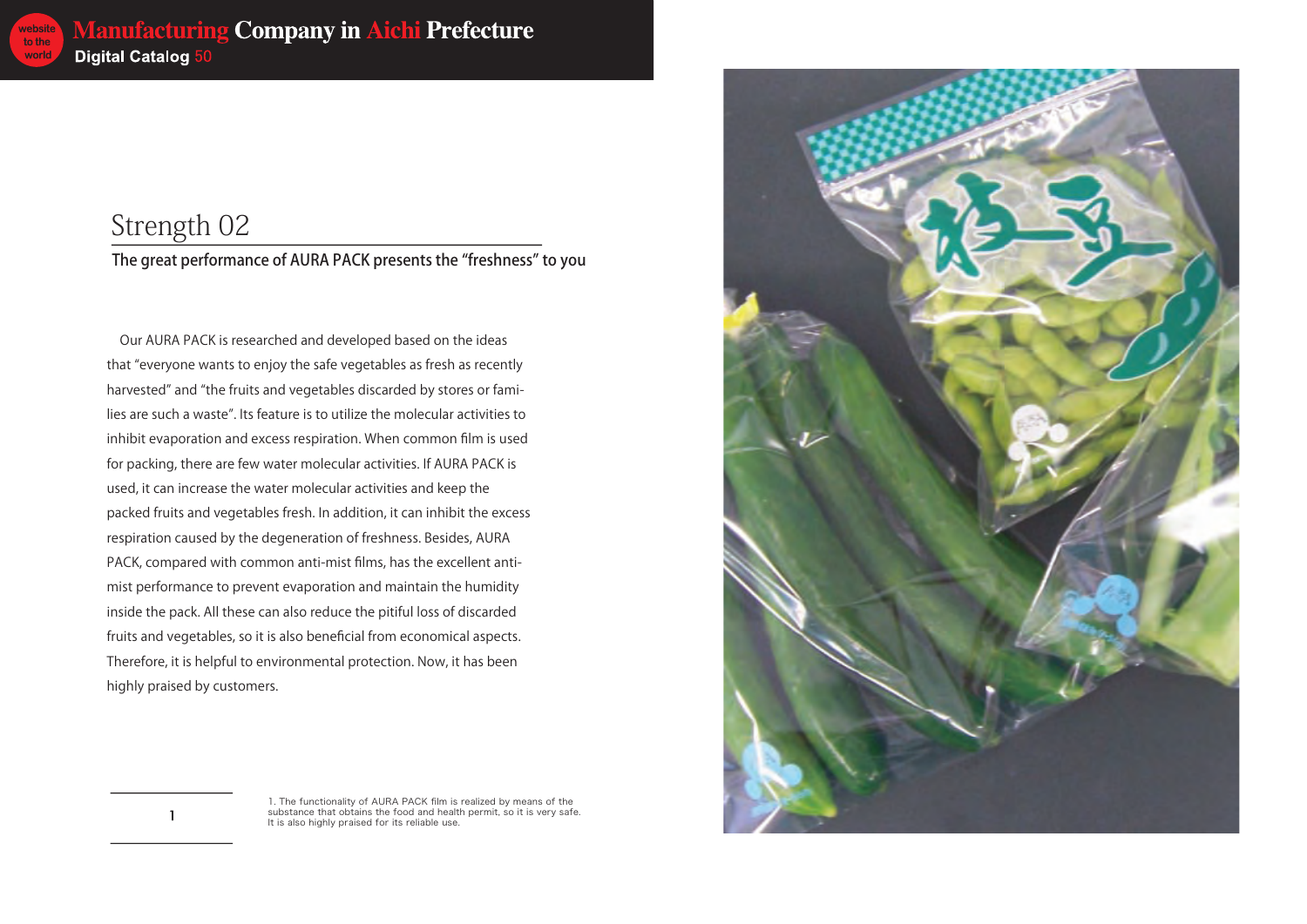In order to provide the packing materials suitable for the new era

1. In exhibitions, our products get much attention from many countries and industries. In the future, we will still dedicate ourselves to developing and supplying the packing materials that can satisfy the requirements of the new era.

 $\overline{\mathbf{1}}$ 

# Strength 03

 To constantly satisfy the demands of various customers does not merely require discovering new materials, but also needs to learn about their demands as early as possible, obtain accurate information and flexibly apply it in product development. Therefore, our corporation depends on inside, and further develops the information network with outside, in order to effectively utilize information. As for internalization, we do not enter the foreign markets by means of business expansion, but focus on effectively make use of the capabilities and techniques owned by natives in local regions to help develop better products. In this way, we can develop the products that flexibly make use of the advantages of local countries and regions as the added value. We do not merely participate in exhibitions actively, but also make efforts to let more people know about our products. Moreover, we, based on the existing packing materials, provide more environment-friendly packing bags made of biodegradable film and water color ink, etc., so as to constantly satisfy the requirements of the new era.